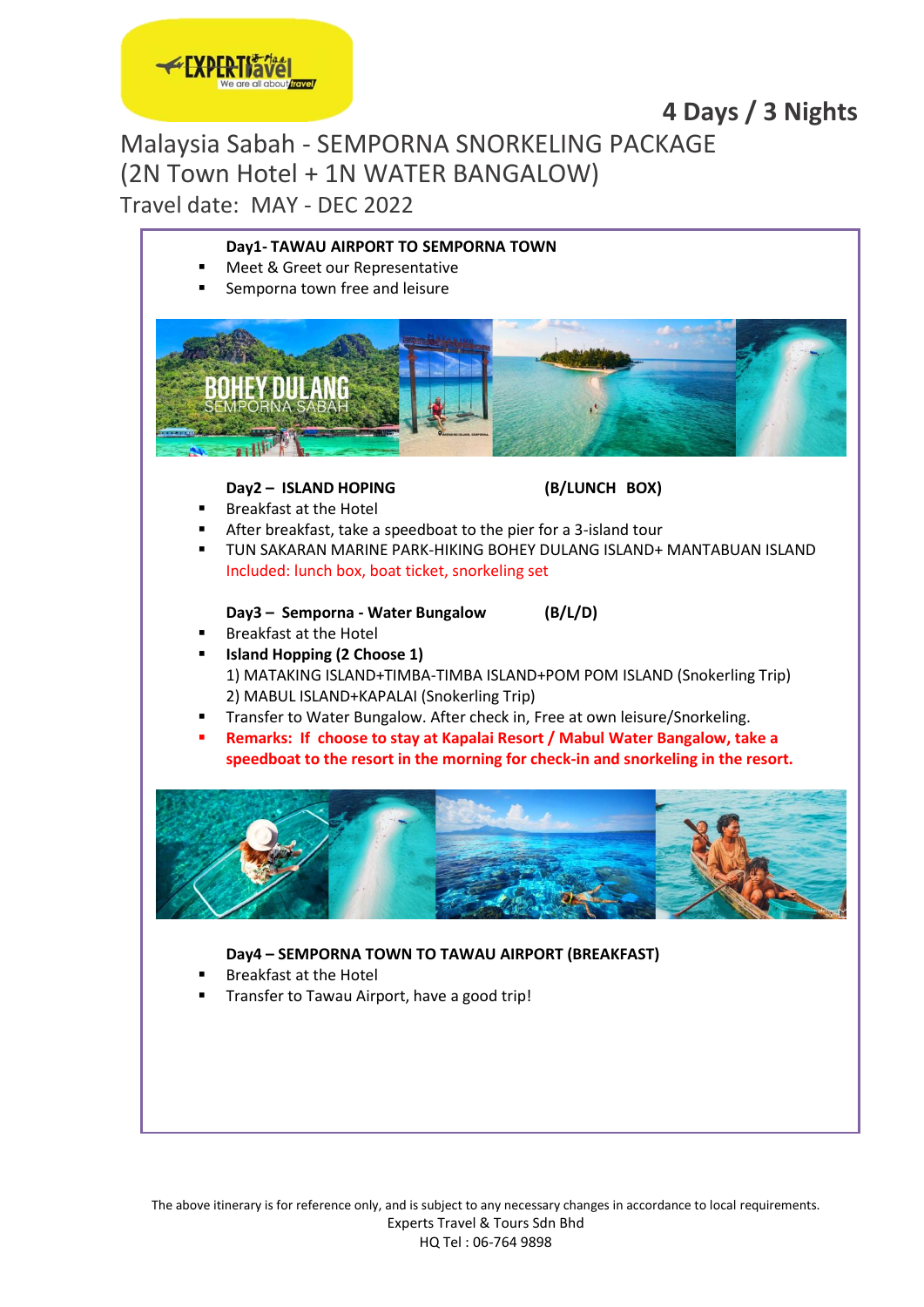

# **4** 天 **/ 3** 晚

# 马来西亚沙巴 **-** 仙本那浮潜配套 **(2**晚 市区 **+1**晚 水上屋**)** 出发日期**: 5**月 **- 12**月份 **2022**



The above itinerary is for reference only, and is subject to any necessary changes in accordance to local requirements. Experts Travel & Tours Sdn Bhd HQ Tel : 06-764 9898